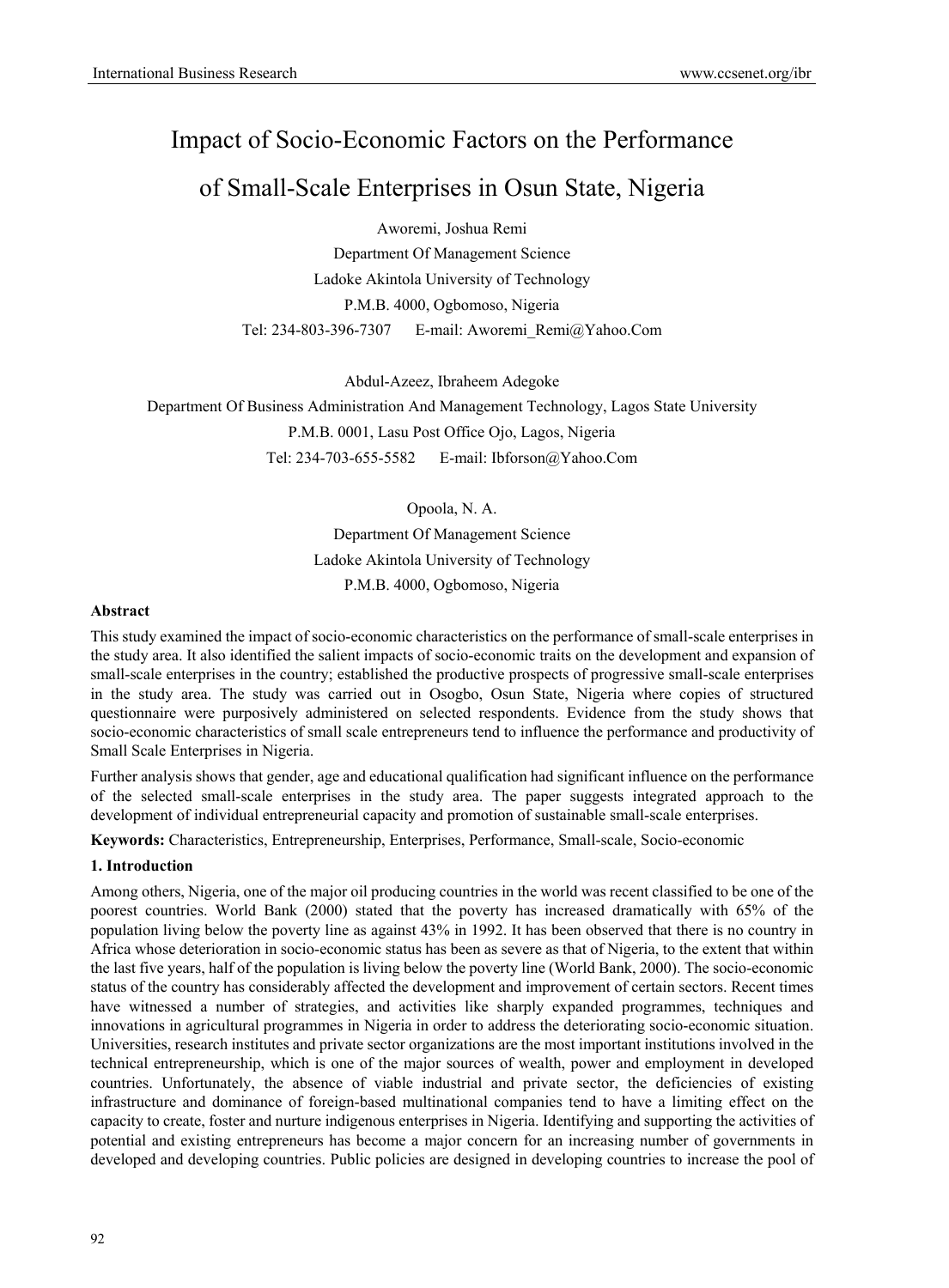entrepreneurs and to promote the formation of certain types of business at the micro and small-scale levels which foster technological activities (Litvak, 2002).

The governments in most developing countries such as Nigeria were criticized for paying inadequate attention to the need for accelerated economic growth and for not harnessing the abilities of their own citizens for technological innovations and entrepreneurship (Anamekwe, 2001). Critic concluded that these developing countries depend on exogenous technologies that are inappropriate for their environment. This has been responsible for Nigeria's exports which have largely been based on raw materials and semi-manufactured goods with the petroleum sector as the most important. Less than 5% of these exports are on the average attached to knowledge intensive goods and services (Akeredolu-Ale, 1975). These problems became acute in the 1980's and early 1990's, when Nigeria experienced stagnating industrial output and decreasing crude oil prices while industrialization through the production of indigenous technological development became central topics in the industrial policy debates. This view was subsequently enunciated in the various development plans, national budgets, and rolling plans and in the current reform programmes elaborated in the National Economic Empowerment and Development Strategy (NEEDS) (Sule, 1986). The central theme of the policy has been that small industries should spearhead the nations drive towards economic recovery. Studies have shown that small-scale industries in many countries provide the mechanism for promoting indigenous entrepreneurship, enhancing greater opportunities per unit of capital invested and aiding the development of local technology (Nils-Henrik and Morch, 1995). Recent work summarized in the background paper on small-scale industries has shown that small-scale forest-based processing enterprises form a very large part of the overall forest products processing total in employment terms (FAO, 1995).

In Nigeria, small-scale businesses represent about 90% of the industrial sector in terms of the number of enterprises. They also account for 70% of national industrial employment if the threshold is set at 10-50 employees, contribute 10% of manufacturing output and a meager 1% of gross domestic product (GDP) in 2001 (Ajayi, 2002). Similarly, they have also contributed significantly to economic development through employment, job creation and sustainable livelihood (Nigeria Investment Promotion Commission, 2003).

In spite of the major role, the significance and contributions of the small-scale enterprises to the national economy, this set of enterprises are still battling with many problems and certain constraints that exist in promoting their development and growth. For instance, (International Labour Organization, 1994) study shows that inadequate entrepreneurial talent affects the development of small-scale manufacturing and processing industries. While large-scale industries are established with expatriate capital, small-scale industries need to have a domestic entrepreneurial and industrial base. Other problems that hinder the advancement of small-scale enterprises are the persistent low level of technology, the shortage inadequate entrepreneurial skills of operators and the absence of an effective management technique. Discussion of a change in the level of technology and its impact on the Nigerian industries has focused on large firms (i.e capital-intensive, high technology sectors). Focus on this change in the small-scale firms is relatively little. Small-scale enterprises tend to concentrate on traditional industries where low entry barriers, low minimum production scales, and relatively large labour force are the potential advantages. However, the traditional industries have not been immune to the recent technological revolution taking place in the field (Adubifa, 1990). Hanshom (1992) and McCormick (1998) stated that African small enterprises are found to be unorganized in production activities. Low capital investment on capital goods and lack of division of labour in production makes these enterprises remained week. It is a clear fact that many micro, small and medium-scale enterprises are dying out owing to lack of financial support from the government and other citizens. Mills (1990) stated that the major pre-occupation of all developing countries these days is simply how to improve social, economic and political status of the people. According to Uma (1974), it involves the improvement of the living standards of the mass of the low income population and making the process self-sustaining. Improving the living standard of the people involves the setting of priorities in the mobilization and the use of resources available. In some rural areas, the working and living conditions of women for instance, have not been able to be ameliorated by many recent programmes designed to improve their economic status. Many writers have pointed out the detrimental effects on women of technological and socio-economic changes in the process of development (Dey, 1975; Zeidenstein, 1975; Palmer, 1978; Whitehead 1985; Stevens 1985). There has not been a total consideration and enough provisions for some rural entrepreneurs in the development process. Many of these entrepreneurs are left out in the provisions of the government toward the advancement of their enterprises.

The present economic crisis in Nigeria has brought about an ironic change – an increased demand for locally produced goods. For example, *aso oke* (a type of traditional dress woven in the cottage industry) is now popular at social gatherings and in the fashion houses. Because refrigerators have become unaffordable, rural dwellers are stuck with locally produced "water pots" which are noted for their cooling effects on drinking water. Also, many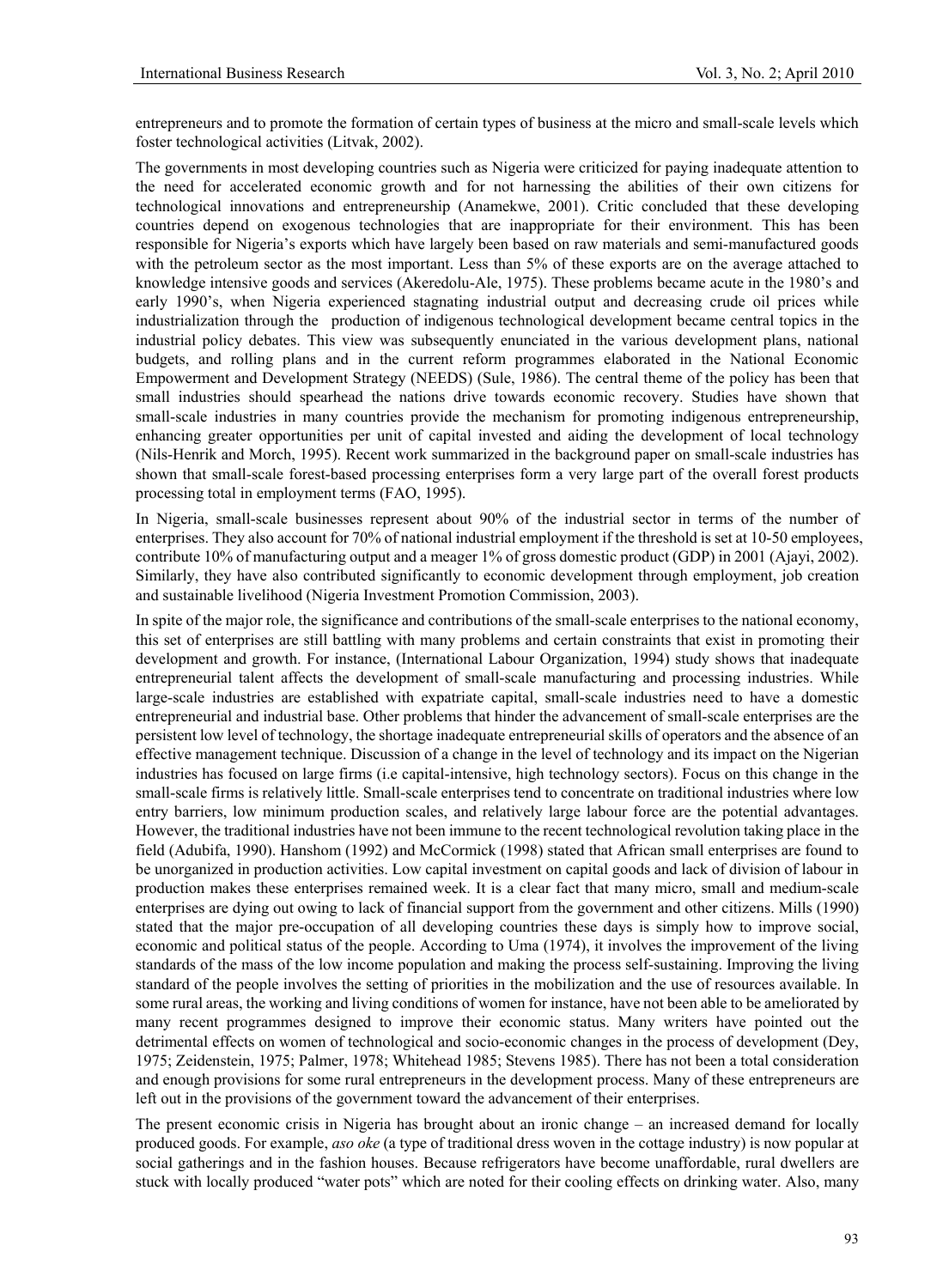Nigerians have now resorted to using locally produced soap (*ose dudu*, i.e black soap). Yet, the people producing these goods are constrained by their lack of access to critical resources (capital, labour, land, infrastructures, and improved technology).

All these have resulted into few research questions which are capable enough to provide considerable solutions as far as this study is concerned. The questions are as follows;

(1) What are the socio-economic factors that affect the advancement of small-scale enterprises in the country?

(2) What are the technological strategies and other supports that are needed for prospective small-scale enterprises?

(3) In what way will the economic growth be in return improved by the small-scale enterprises?

(4) How to mobilize people (male and female) to reduce or eliminate some hidden factors that affect advancement of small-scale enterprises?

#### **2. Objectives of the study**

The main objective of this study is to show the impact of the socio-economic factors on small-scale enterprises in Nigeria. The specific objectives of the study are to:

i. Identify the salient impacts of socio-economic factors on the development and expansion of small-scale enterprises in the country.

ii. Establish the productive prospects of progressive small-scale enterprises in the study area;

iii. Affirm changes that could be brought about upon consideration and implementation of some technological strategies.

#### **3. Literature Review**

#### **An Overview of Small-Scale Enterprises (SSEs)**

Each country tends to derive its own definition based on the role of small-scale industries are expected to play in the economy and the programme of assistance designed to achieve that goal. Varying definitions among countries may arise from differences in industrial organization at different levels of economic development in parts of the same country (Anamekwe, 2001). For instance, Sule (1986) suggested that a firm that can be regarded as micro or small in an economically advanced country like United States of America, Great Britain or Japan, given their high level of capital intensity and advanced technology, may be classified as medium or even large in a developing country like Nigeria. Definitions also change over time, owing to changes in price levels, advances in technology or other considerations.

In the United States of America, the Small Business Administration (SBA, 2003) has various definitions for small businesses depending on the type of industry. Manufacturing and mining businesses with fewer than 500 employees are considered small businesses while businesses in wholesale trade industries must have fewer than 100 employees. For other industries, such as retail and construction, businesses are classified based on annual revenue. Also, in Ghana, the Ministry of Industries uses a definition involving multiple criteria of turnover, fixed assets and the number of employees. However, the criteria such as turnover and volume of output are strongly influenced by management effectiveness and efficiency, which vary from one industry to another (Ajayi, 2002).

The definition of small-scale enterprises (SSEs) in Nigeria has changed over the years not only in consonance with the changing fortune of the country but also in accordance with the diversity of the Small and Medium Enterprises (SMEs) supporting institutions in the country. Prior to 1992, different institutions in Nigeria adopted varying definitions of small enterprises. The institutions include the Central Bank of Nigeria (CBN), Nigerian Bank of Commerce and Industry (NBCI), Centre for Industrial Research and Development (CIRD), Nigerian Association of Small-Scale Industrialists (NASSI), Federal Ministry of Industry (FMI) and the National Economic Reconstruction and Fund (NERFUND).

# **4. Socio-Economic Factors Affecting SSEs**

Nigeria since independence has been undergoing some economic strangulation that has impoverished the nation and its citizenry over the years. The Centre for Gender and Social Policy Studies (CGSPS), in a communiqué early in the year 1999 observed that the general socio-economic situation in Nigeria over the years had deteriorated and consequently, poverty has increased. It was agreed that Nigeria has descended to join the group of low-income countries and poverty is pervasive and deep-seated in the country. It also pointed out that there a lot of unrecognized poor in Nigeria today especially in the rural areas (which of course included the several riverine fishing communities), which have not benefited economically from government agricultural development policies.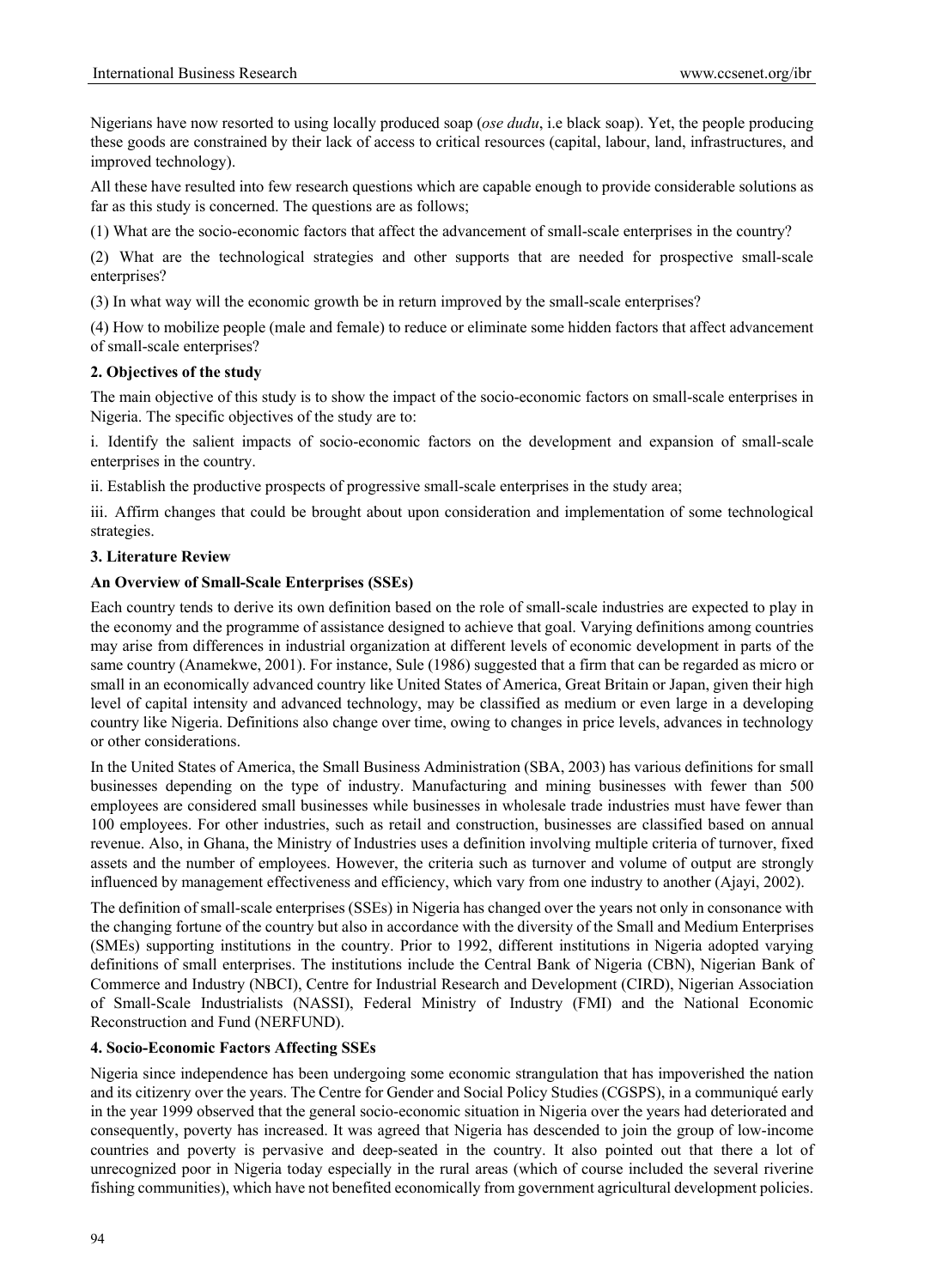The Vanguard newspaper of May 15, 1997 (page, 6) depicts the situation by reporting that many Nigerian families can no longer provide enough food, adequate shelter, comfortable accommodation, decent clothing and proper Medicare for family members. In some cases, the breadwinner, father or mother is out of job. In several other cases both father and mother and even the children have jobs but their incomes fall flat in the face of inflation and high cost of living. People die of hunger and starvation for lack of money to buy foods and drugs. Individuals in the rural communities (especially in the riverine areas) live in shacks and houses with leaky roofs because of their inabilities to pay house rents. The same report has it that poverty level in Nigerian family rose to about 75% in 1997. Polygamous marriage was prevalent in these rural areas as well as the high numbers of children per family contribute to family poverty.

Nigeria's demographic profile in 1995 indicated a population of 111.7 million with an average household size of 5.0, population growth rate of 2.83%, rural population of 64% compared to 36% urban population and a 6.2% urban growth rate. It estimated that the mean age of marriage is 16.9 years (a common situation of the in the rural areas among the young girls and adolescent women as a result of their lack of adequate educational background and/or education training institutions. The total fertility rate (National average) is 6.0%, 15-49 year female population is 25.2 million and 15-49 year male population is 22.9 million. Children 6-11 year population is estimated to be about 19.3 million, under five population is 17.1 million and under one population is 2.5 million and doubling time with the quoted growth rate (2.83%) is 25 years, hence, the socio-economic potentials of individuals (for example the women in the riverine) in the small-scale enterprises is significant.

Some characteristics like age, gender, and individual background such as education and former work experience have an impact on entrepreneurial intention and endeavour (Kristiansen, et al, 2003) found that human capital or human resource such as age, gender, education and experience is a further influence on the decision to become self-employed.

#### **5. Research Methodology**

The study was carried out in Osogbo, the administrative seat of Osun State, which is one of the prolific small-scale entrepreneurial states in the Southwestern Nigeria. The selection of the study area was based on geographical proximity and owing to the fact that is an important and a developing industrial location in the state.

This study covered about 10 small-scaled enterprises in Osogbo, Osun State of Nigeria. Attention was focused on the Production Enterprises. The respondents were not restricted to only the senior personnel of the organization with considerable experience on the job, but the opinion of the lower spectrum of the organization were also sought. A total of 150 respondents were purposively selected in the ten small-scale industries in the study area. In all, copies of well structured questionnaire were purposively administered on both senior and junior spectra of the selected small-scale industries in the administrative seat of Osun state.

#### **6. Study Variables and Measurements**

The types of variables that were derived from the research problems and the objectives of the study include: gender, age structure, educational background, occupational categories and income level.

 $Y = a + b_1 x_1 + b_2 x_2 + b_3 x_3 \dots + b_n x_n + U_i$  ....... Eqn. (i)

Where

 $Y =$  Performance of small scale enterprises measured in term of profitability (Naira)

 $X_1$  = Gender (Male /Female is dummy variables where M = 1 and F = 2)

 $X_2$  = Age of respondents (years)

 $X_3$  = Educational background (dummy variables)

- $X_4$  = Occupational categories (dummy variable)
- $X_5$  = Income level (Naira)
- Ui = Stochastic error term

 $a_0$  = base constant

 $b_1$ - bn = regression coefficients of  $X_1 ... X_n$ 

The statistical significance of regression coefficient is based on the appropriateness of signs of multiple determinations  $(R^2)$  and the explanatory variables were judged by t-ratio value.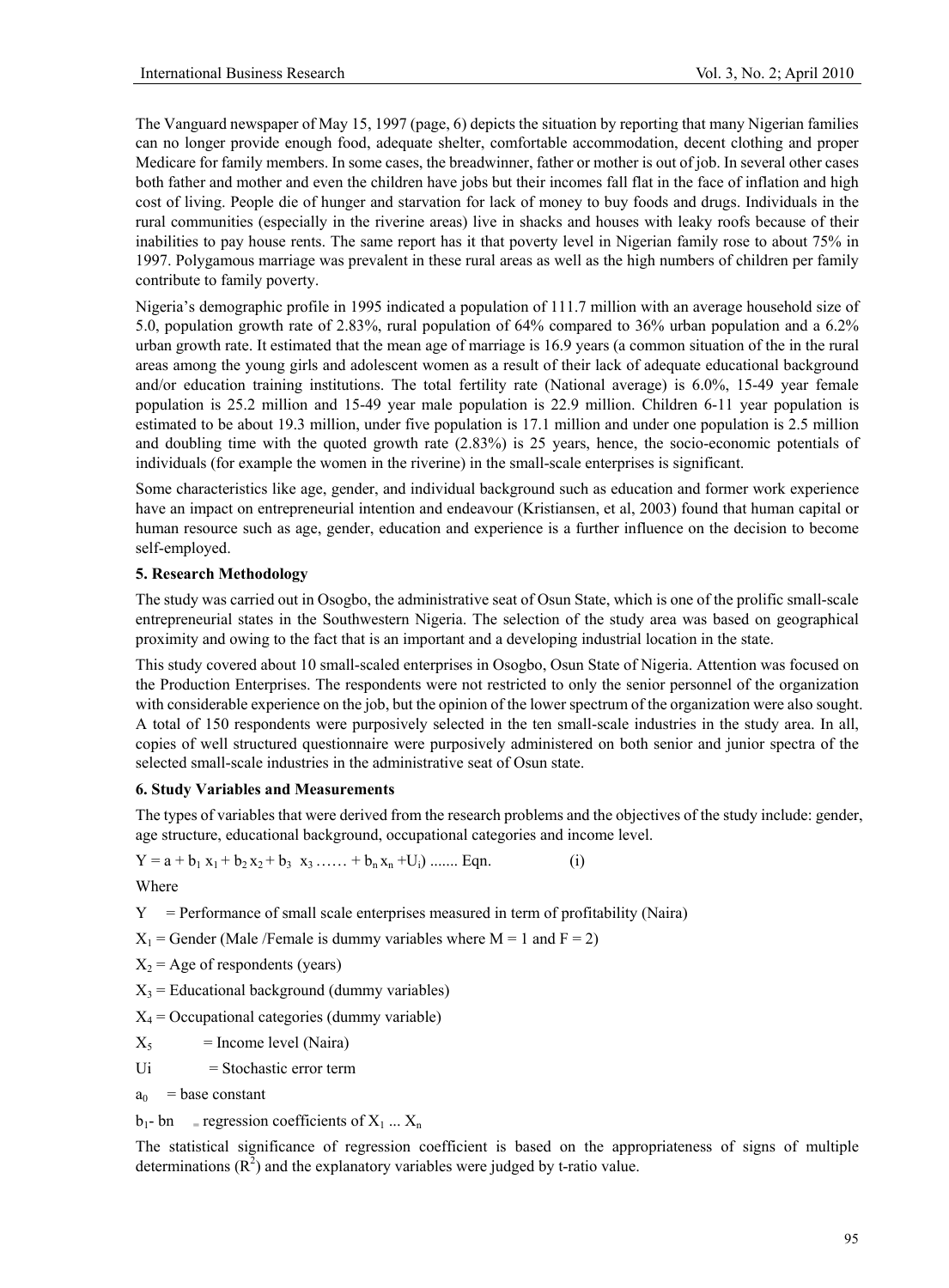#### **7. Results and Discussion**

*7.1Survey findings of Socio-economic factors influencing the Small- Scale Industries:* 

The socio-economic characteristics of small scale industrialists are analyzed in terms of their gender, age structure, educational background, occupational categories and income level.The observed socio-economic characteristics of respondents, which were considered for the study, are presented below:

The gender breakdown or sex characteristics of the respondents' show that 65.7% were male while 34.3% were female. This should however not be interpreted to imply that there are more male than female small-scale industrialists in study area. It simply reveals that more male than female industrialists responded to the questionnaire (Table I).Table I reveals that the analysis of the age structure of respondents in the sample shows that 10.1% were less than 18-25 years, 47.1% were 26-30years, 30.1% were 31-35years, 10.6% were 36-45 years, while 2.1% were over 46years. This reveals that 87.7% of the respondents were within the working age group of 36-45 years, and possibly explains the predominance of work efficiency in the analysis.

About 10.3% had no formal education, 8.9% had primary education, and 33.8% had secondary education while the remaining 47% had attended either colleges of education, polytechnics or Universities. The distribution reveals that majority of the respondents (80.8%) had acquired one level of education or the other (Table I). This presupposes that they were generally able to contribute meaningfully to the profit maximization of the study area. The reason adduced to these findings is that literacy level tends to influence the general performance notably in small-scale enterprises.

Disaggregating the respondents into their pre-occupational categories indicates that young school leavers, the self-employed and company employees predominated. Table I reveals that about 15.8% were unemployed which perhaps suggests a low accessibility of unemployed to fund which could be used for the establishment and smooth running of small-scale industries in the study area.

The analysis of income level of respondents reveals that  $42.5\%$  earned up to  $\frac{1}{2}6,000$  per month, 24.7% earned N6,100 - N9,000; 15.3% earned N9,100 - N12,000, 10% earned N12,000 - N15,000 while only 7.5% earned over 315,000 (See Table I). In the past, especially before the advent of Structural Adjustment Programme (SAP) employees earning at least N6,000 per month would normally own private/personal enterprise while this implies that since real income in terms of capital-base was very high. Cost of establishing small-scale enterprises was within the reach of this group of workers.

Meanwhile, since the inception of the Structural Adjustment Programme (SAP) in Nigeria in June 1986, the inflation has skyrocketed thereby greatly eroding the real income of consumers (Ovia, 2000). Thus, Nigeria's real per capital income declined more than three folds from over US\$1,000 in the early 1980s to about US\$3000 by the early 1990s. The current economic situation has turned many marginal entrepreneurs bankrupt. The emerging trend is that many people, regardless of their income level, now depend on small-scale entrepreneurial services for survival as imported goods and services increasingly becomes out of reach of the masses. This had led to a rapidly expanding demand for the small-scale industrial goods and services.

#### **8. The Results of the Regression Analysis**

The impact of socio-economic factors on the performance of small scale enterprises in the study area are shown in Table II below. Five variables were used to explain and predict the effects of socio-economic factors on the performance of the study.

The multiple coefficients of correlation determine the strength of the relationship between the dependent and independent variables. In this study, the performance of small-scale enterprises (Y) and the variables  $(X_{i-n})$ showing a multiple regression coefficient of 0.766 which is found to be highly significant. The analysis of variance (Table III) for the regression analysis yields an F-value of 569.46, which is significant at 0.01. This confirms the regression equation as a model of determinants of the impact of socio-economic factors on the performance of the selected enterprises. In addition to this study is that, the five salient variables account for 58.6% of the total variation in explaining the impact of socio-economic factors on the performance of the selected enterprises. However, three of these explanatory variables found to have significantly contributed to the dependent variable (performance) and the significant variables are return on gender distribution of respondents  $(X_1)$ , age distribution of respondents  $(X_2)$  and educational background of the respondents  $(X_3)$ .

The study, therefore disagrees with the findings of Rondinelli (1983) that there is no significant difference between socio-economic factors and performance in terms of age, educational background but it supports the finding of Bygrave (1989) that there is significance difference between socio-economic factors and performance in terms of growth in earnings and / or profitability.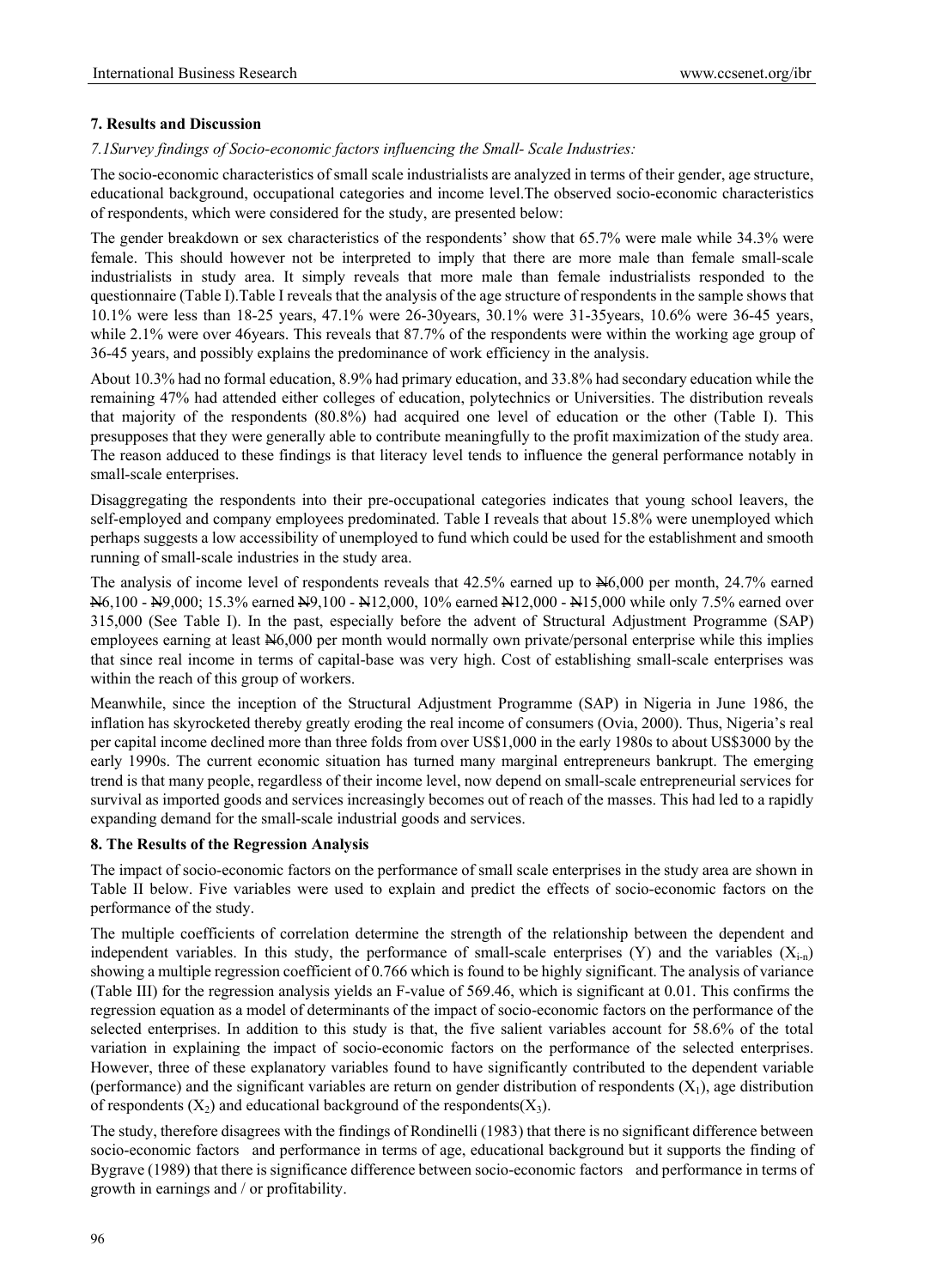It was concluded in this study that gender, age and educational qualification had significant influence on the performance of the selected small-scale enterprises in the study area and this is significant at 0.01 levels.

#### **References**

Adubifa, A. (1990). Technology Policy in Nigeria (A Critical Appraisal of the Industrial Sector); *Nigerian Institute of Social and Economic Research (NISER):* Ibadan, Nigeria, 1990; 37-90.

Ajayi, O.A. (2002). "*Development of Small-Scale Industries in Nigeria"*. Being Paper Presented at Workshop on Grassroots Advocacy and Economic Development. September 11-13.

Akeredolu-Ale, E.O. (1975). *The Underdevelopment of Indigenous Entrepreneurs in Nigeria*, Ibadan: University Press, 14-16.

Anamekwe, C. (2001). "*Micro and Small-Scale Industries in Nigeria: Problems and Prospects*". Being paper presented at Workshop on Grassroots Advocacy and Economic Development. September 11-13.

Bygrave, W.D. (1989). *"The Entrepreneur Paradigm: A Philosophical Look at Its Research Methodologies"*, Entrepreneurship Theory and Practice, 14 (1) 7-26.

Dey, J. (1975). *Role of Women in Third World Countries. Agricultural Extension and Rural Development Center*, University of Reading, Reading, UK. MA thesis

FAO, (1995): Selected Papers from Expert Consultation Held in Jakarta, Indonesia. 30 Sept. to 6 Oct. *FAO Forest Paper* 68.

Hansohm, D. (1992). Small Industry Development in Africa-Lessons from Sudan Bremer Afrika-Studien Bd. 2, Munster: Lit.

International Labour Organisation. (1994). *Effective Management and Small Enterprise Development.* (Geneva Switzerland: International Labour Office), pp. 8-12.

Kristiansen, S., Furuholt, B. and Wahid, F. (2003). "Internet Café Entrepreneurs: Pioneers in Information Dissemination in Indonesia". *The International Journal of Entrepreneurship and Innovation,* 4(4), 251-263.

Litvak, I.A. (2002). *"Comparative Technical Entrepreneurship: Some Perspectives".* A Publication of Department of Industry, Trade and Commerce, Government of Canada.

McCormick, D. (1998). Enterprise Cluster in Africa: On the way to Industrialization? IDS Discussion paper 366, Sussex: IDS.

Mills, J.E.A. (1990). "The Role of the State in the Evolution of the Family in the Anglophone countries of Africa" paper presented at the seminar on the future of the family in Africa, Lome Togo.

Nigeria Investment Promotion Commission, (2004). *"Overview of Small and Medium- Scale Enterprises in Nigeria"*. An Information Booklet, pp. 1-33.

Nils-Henrik and Morch von der Fehr (1995). "The African Entrepreneur: Evidence of Entrepreneurial Activity and Firm Formation in Zambia", *The World Bank, Working Papers*, 1995/06/30.

Ovia, J. (2000). *Financing Small-Scale Industries (A Banker's Perspective)*; A Paper Presented at the Nigerian-British Chamber of Commerce on Enhancing the Managerial Skills of Small and Medium Enterprises Operators, Ebani House: Lagos, Nigeria, 2000; 12-21.

Palmer, I. (1978). Women and Green Revolutions. Institutes of Development Studies, University of Sussex, Sussex, UK.

Rondinelli, D.D. (1983). "Implementing Decentralization Programmes in Asia: A Comparative Analysis", *Public Administration and Development,* Vol. 3, No. 3, pp181-208.

Small Business Administration. (2003). "Definition of Small Business in the United S States: Frequently Asked Questions", *US Small Business Administration* (http:// www.sba.gov/faqs/).

Stevens, Y. (1985). Improved Technologies for Rural Women: Problems and Prospects in Sierra Leone. In Ahmed, I., ed., Technology and Rural Women: Conceptual and Empirical Issues. International Labour Organisation, Geneva, Switzerland; Allen & Unwin, London, UK 284-342.

Sule, E.I.K. (1986). "Small-Scale Industries in Nigeria: Concepts, Appraisals of some Government Policies and Suggested Solutions to Identified Problems". *Economic and Financial Review*. Central Bank of Nigeria, Vol. 24/4 pp.24.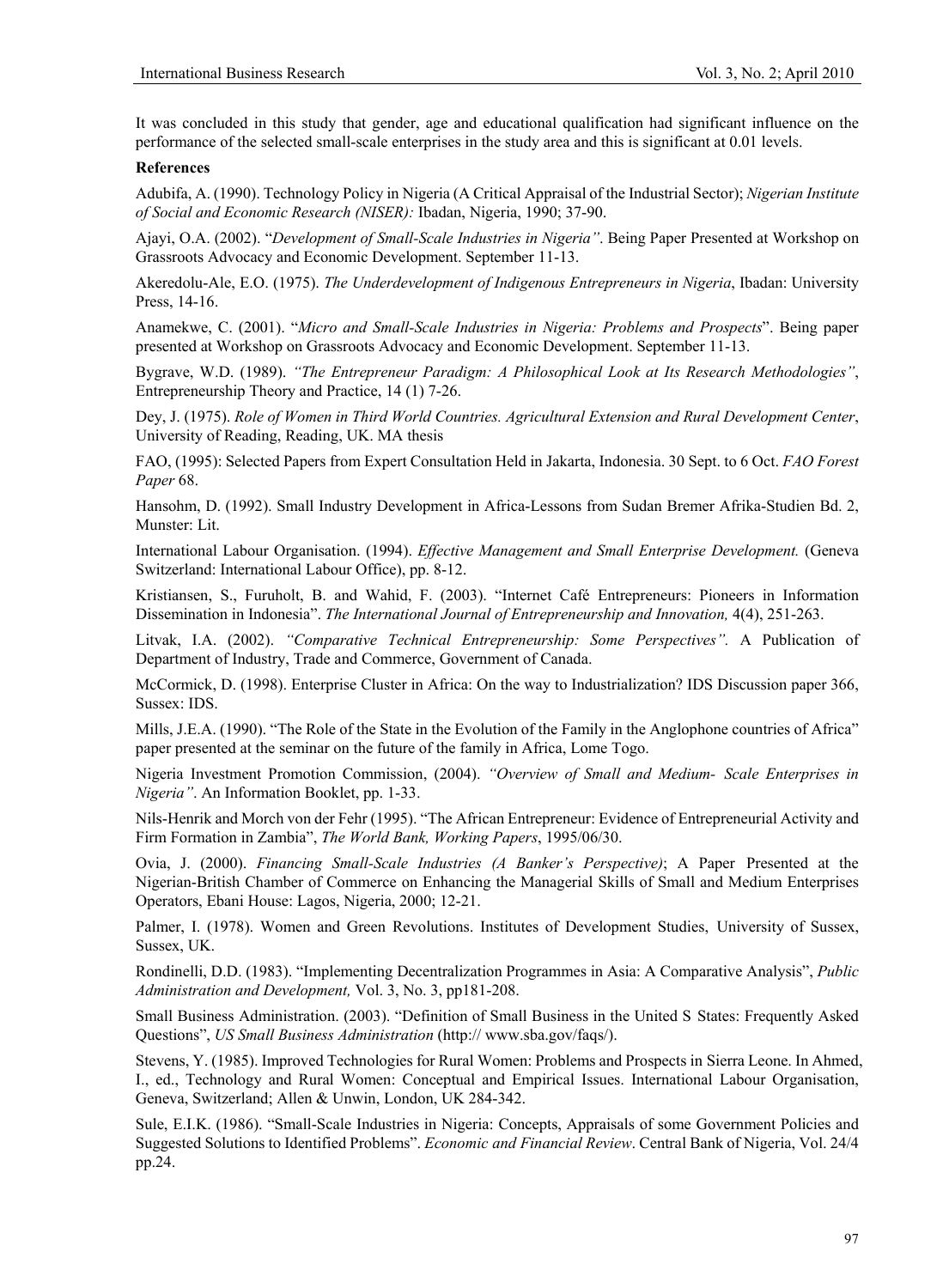Uma, L. (1974). Designing Rural Development Programme: lessons from past experience in Africa. Discussion paper No. 213, *Institute for Development Studies*, University of Nairobi, Kenya.

Vanguard Newspaper, Ibru House, Isolo Expressway, Lagos, Nigeria, May 1997, pp. 6.

Whitehead, A. (1985). Effect of Technological Change on Rural Women: A Review of analysis and Concepts. In Ahmed, I., ed., Technology and Rural Women: Conceptual and Empirical Issues. International Labour Organisation, Geneva, Switzerland; Allen & Unwin, London, UK 27-62.

World Bank, (2000). World Bank Development Report, Washington D.C.

Zeidenstein, S. (1975). Socio-Economic Implications of HYV Rice Production of Rural Women in Bangladesh. Dacca, Bangladesh.

|       | Parameters                | Relative Frequency (%) |
|-------|---------------------------|------------------------|
| (i)   | Gender                    |                        |
|       | Male                      | 65.70                  |
|       | Female                    | 34.30                  |
|       | Total $(\%)$              | 100.00                 |
| (ii)  | Age                       |                        |
|       | $18 - 25$                 | 10.10                  |
|       | $26 - 30$                 | 47.10                  |
|       | $31 - 35$                 | 30.10                  |
|       | $36 - 45$                 | 10.60                  |
|       | $46 - Above$              | 2.10                   |
|       | Total $(\%)$              | 100.00                 |
| (iii) | <b>Educational Level</b>  |                        |
|       | No formal Education       | 10.30                  |
|       | Primary Education         | 8.90                   |
|       | Secondary Education       | 33.80                  |
|       | <b>Tertiary Education</b> | 47.00                  |
|       | Total $(\%)$              | 100.00                 |
| (iv)  | Pre-occupation            |                        |
|       | Company employee          | 20.60                  |
|       | Civil Servant             | 10.00                  |
|       | Teaching                  | 8.30                   |
|       | Young School leavers      | 24.00                  |
|       | Self Employees            | 21.30                  |
|       | Unemployed                | 15.80                  |
|       | Total (%)                 | 100.00                 |
| (v)   | Income Level (N)          |                        |
|       | Up to 6,000               | 42.50                  |
|       | 6,100-9,000               | 24.70                  |
|       | 9,100-12,000              | 15.30                  |
|       | 12,100-15,000             | 10.00                  |
|       | Above 15,000              | 7.50                   |
|       | Total (%)                 | 100.00                 |

Table I. Socio – Economic Profile of Small-Scale Entrepreneurs.

**Source: Field Survey, 2007.** 

# **Model Summary**

Multiple R  $= 0.7655$ Level of explanation  $(R^2)$  $= 0.5860$ Adjusted  $R^2$  $= 0.454$